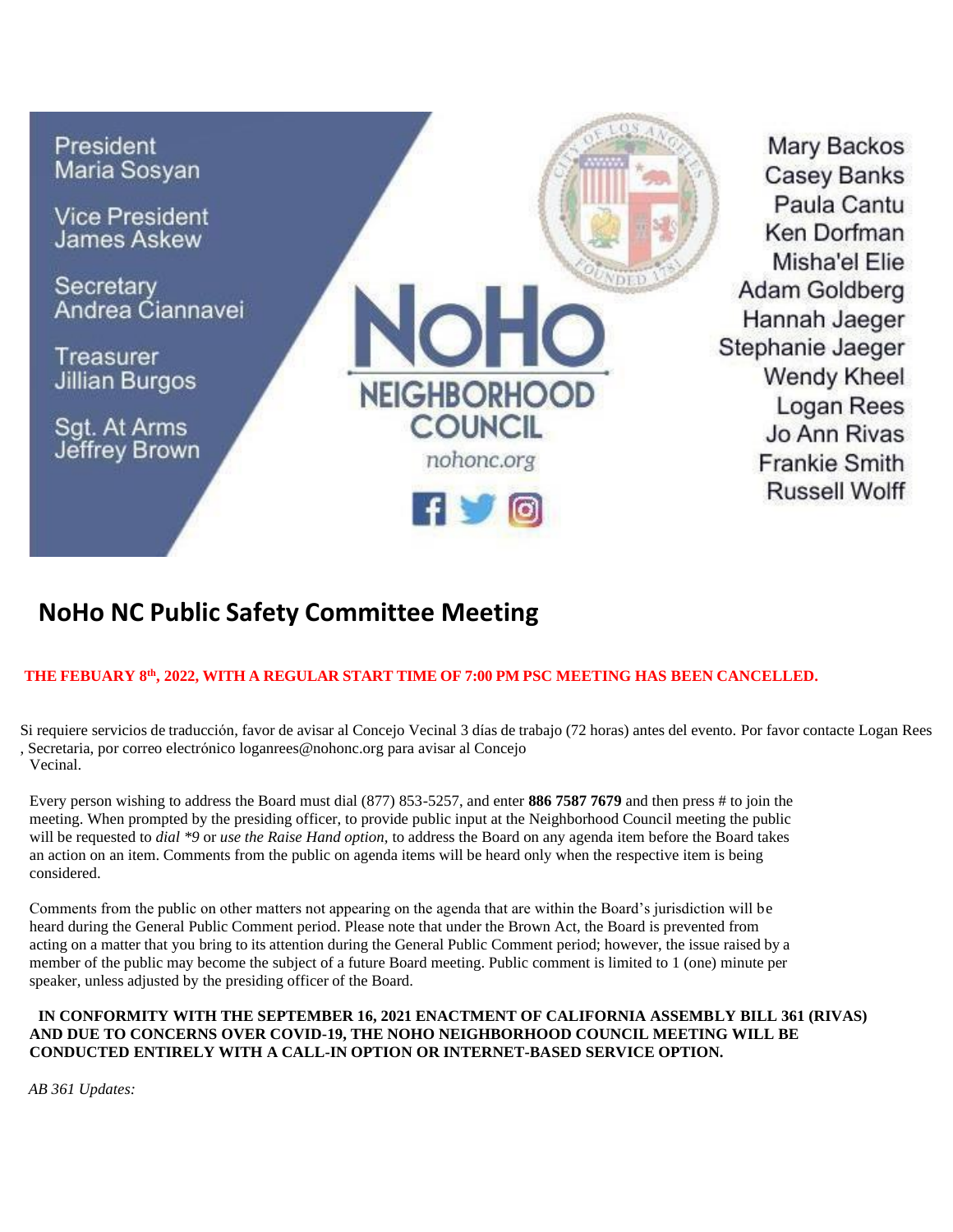Public comment cannot be required to be submitted in advance of the meeting, only real-time public comment is required. If there are any broadcasting interruptions that prevent the public from observing or hearing the meeting, the meeting must be recessed or adjourned. If members of the public are unable to provide public comment or be heard due to issues within the Neighborhood Council's control, the meeting must be recessed or adjourned. Any messaging or virtual background is in the control of the individual board member in their personal capacity and does not reflect any formal position of the Neighborhood Council or the City of Los Angeles

## **Members: Chair - Jeffrey Brown | Vice Chair - Andrea Ciannavei | Secretary - Logan Rees Jo Ann Rivas & Alternate: Wendy Kheel**

| <b>TEM</b> | <b>TOPIC</b> | <b>RESPONSIBLE PERSON</b> |
|------------|--------------|---------------------------|
|            |              |                           |
|            |              |                           |
|            |              |                           |
|            |              |                           |

### **THE FOLLOWING IS IN REGARDS TO ALL BOARD MEETINGS AND COMMITTEE MEETINGS**

THE FOLLOWING IS IN REGARDS TO ALL BOARD MEETINGS AND COMMITTEE MEETINGS

**PUBLIC INPUT AT ALL MEETINGS** – The public is requested to fill out a "**Speaker Card**" to address the Board on any agenda item before the Board takes an action on an item. Comments from the public on agenda items will be heard only when the respective item is being considered. Comments from the public on other matters not appearing on the agenda that are within the Board's jurisdiction will be heard during the General Public Comment period. Please note that under the Brown Act, the Board is prevented from acting on a matter that you bring to its attention during the General Public Comment period; however, the issue raised by a member of the public may become the subject of a future Board meeting. Public comment is limited to 1 minute per speaker, unless adjusted by the presiding officer of the Board.

**PUBLIC POSTING OF AGENDAS** - NoHo Neighborhood Council agendas are posted for public review as follows: North Hollywood Regional Library - 5211 Tujunga Blvd. North Hollywood, CA 91601 [www.NoHoNC.org](http://www.nohonc.org/) You can also receive our agendas via email by subscribing to L.A. City's Early Notification System at

<http://www.lacity.org/government/Subscriptions/NeighborhoodCouncils/index.htm>

**THE AMERICAN WITH DISABILITIES ACT** - As a covered entity under Title II of the Americans with Disabilities Act, the City of Los Angeles does not discriminate on the basis of disability and, upon request, will provide reasonable accommodation to ensure equal access to its programs, services and activities. Sign language interpreters, assistive listening devices and other auxiliary aids and/or services, may be provided upon request. To ensure availability of services, please make your request at least 3 business days (72 hours) prior to the meeting you wish to attend by contacting The Department of Neighborhood Empowerment by calling (213) 978-1551 or email: [NCsupport@lacity.org](mailto:NCsupport@lacity.org)

**NOTICE TO PAID REPRESENTATIVES –** If you are compensated to monitor, attend, or speak at this meeting, City law may require you to register as a lobbyist and report your activity. See Los Angeles Municipal Code Section 48.01 et seq. More information is available at ethics.lacity.org/lobbying. For assistance, please contact the Ethics Commission at (213) 978-1960 or [ethics.commission@lacity.org](mailto:ethics.commission@lacity.org)

**PUBLIC ACCESS OF RECORDS-** In compliance with Government Code section 54957.5, non-exempt writings that are distributed to a majority or all of the board in advance of a meeting may be viewed at our website, nohonc.org, or at the meeting. In addition if you would like a copy of any record related to an item on the agenda, please contact the board president, Maria Sosyan, or email [:nohoneighborhoodcouncil@gmail.com.](mailto:nohoneighborhoodcouncil@gmail.com)

**RECONSIDERATION AND GRIEVANCE PROCESS -** For information on the NC's process for board action reconsideration, stakeholder grievance policy, or any other procedural matters related to this Council, please consult the NC Bylaws. The Bylaws are available at our Board meetings and our website [www.NoHoNC.org](http://www.nohonc.org/)

**PUBLIC POSTING OF AGENDAS** - NoHo Neighborhood Council agendas are posted for public review as follows: